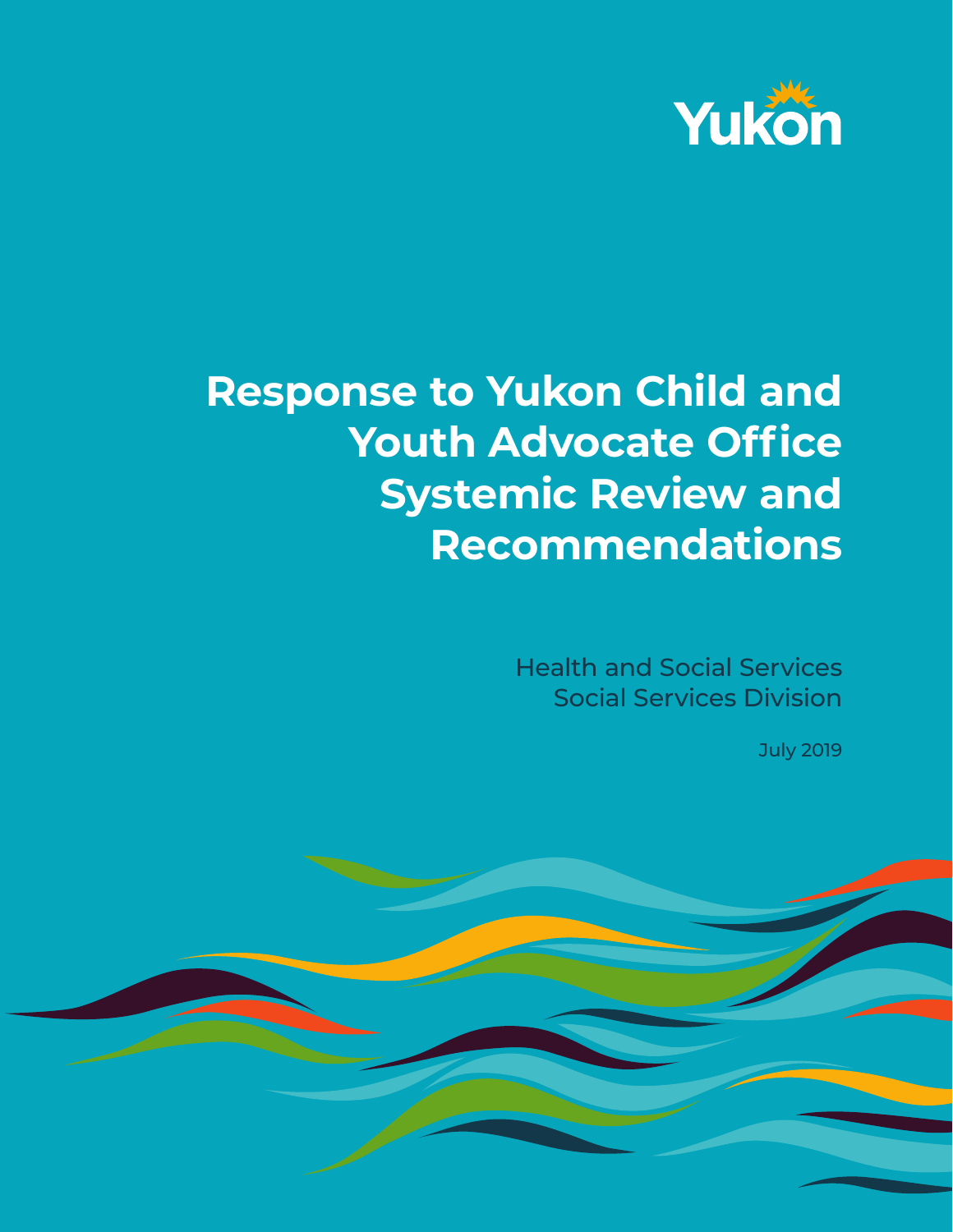# Health and Social Services Response to Recommendations

The Department of Health and Social Services (HSS or the department) has undertaken or will be undertaking work to address the recommendations of the report *Empty Spaces – Caring Connections: The Experiences of Child and Youth in Yukon Group Care*. Descriptions of the steps already completed, and those currently underway, are set out below. Of the recommendations in the report, 27 are accepted (with one being accepted with modification). Three of the recommendations have not been accepted.

Family and Child Services (FCS) recognizes that effective change for all children and youth, and more specifically children and youth in group care, requires a broad, interconnected and coordinated approach. Systemic issues require a systemic response. Foundational change must happen at all levels and across all programs within governments. The Department of Health and Social Services, of which FCS is a part, has undertaken a broad and inclusive approach to the enhancement of services and supports to Yukon children, youth, and families. This avenue recognizes that change must extend beyond any one person, one policy, one program, one branch and one government. FCS, and HSS more broadly, also recognize that change must occur across all areas to truly effect systemic change, which could result in healthier outcomes for children, youth and families.

The Yukon Child and Youth Advocate Office's (YCAO) review grouped the 30 recommendations thematically. The recommendations within the report pertained to three main areas: policy, procedure, and legislation; case management; and training. The following response from the department groups the recommendations into four thematic areas, and cross-references the work of FCS to address the recommendations.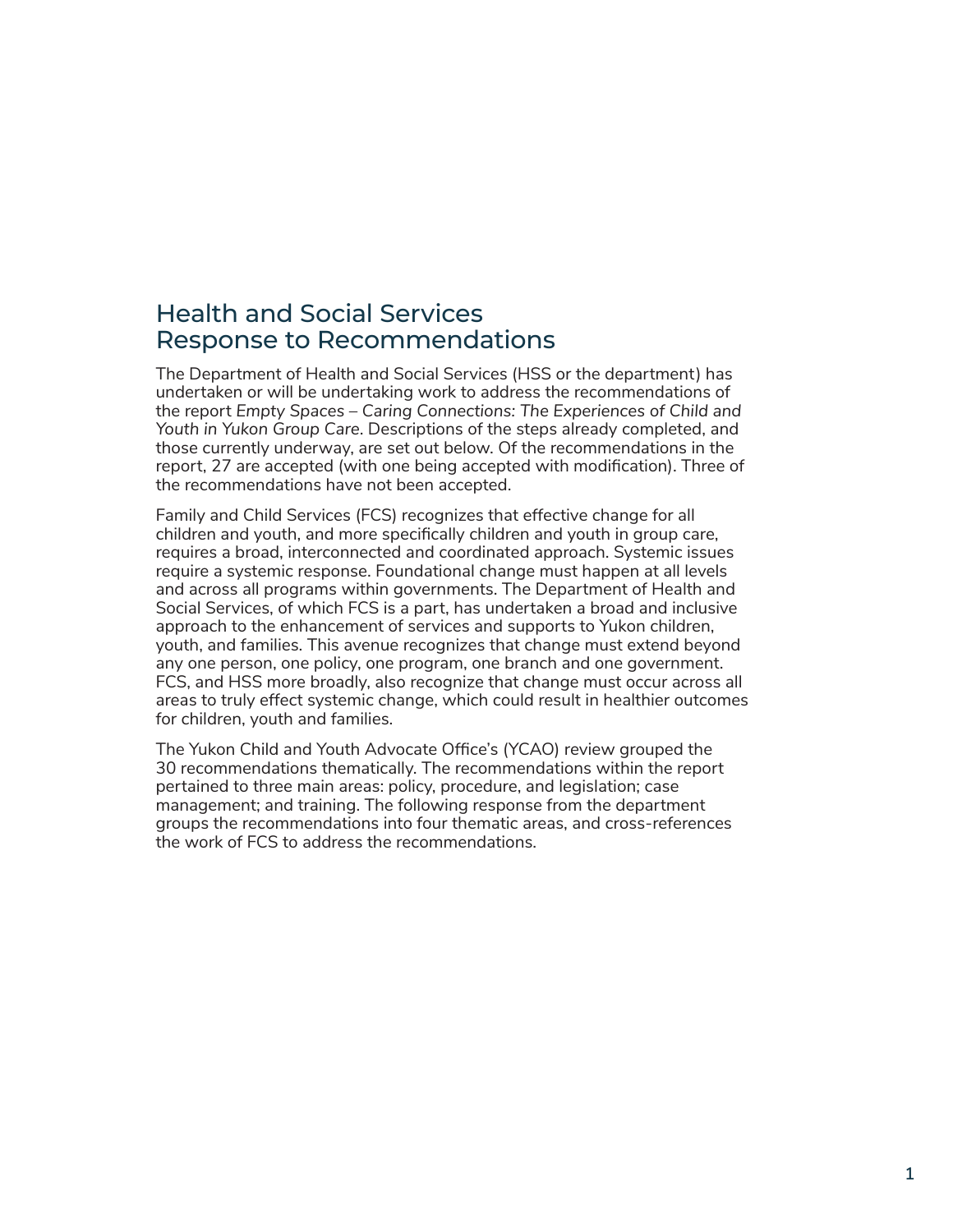# Thematic Categorization of Recommendations

### **The review lists 30 recommendations (see Appendix) and are thematically grouped as:**

- ȍ Stepping Stones for Change two recommendations (1-2)
- ȍ Caring Connections and Community Anchors five recommendations (3-7)
- ȍ Cultural Identity eight recommendations (8-15)
- ȍ Child and Youth Participation 11 recommendations (16-26)
- ȍ Group Care Through a Child Rights Lens four recommendations (28-31)

\*Recommendation 27 was not listed in the systematic review.

### **Recommendations pertain to three main areas:**

- ȍ Policy, procedure, and legislation
- ȍ Case management
- ȍ Training

# Thematic Grouping of Recommendations

## **1. Relationships, Safety, Loss, and Caring Communities**

- Supporting a child and youth's well being in wraparound services.
- A greater understanding is needed about the loss children and youth experience when entering into group care as well as, when leaving group care.
- A greater understanding of how to maintain relationships to ease transition back into a community.

### **2. Cultural Identity**

- Increasing policy implementation around cultural identity.
- Allowing children to understand and practice their culture allowing for a greater sense of belonging.

### **3. Case Planning**

- Involving youth and support individuals in case planning.
- A mechanism to supporting sibling relationships.
- Exploring where children are placed.

### **4. Leaving Group Care**

- Better preparation for children leaving group care so they have a better chance of success.
- Assisting children and youth in transition to family environments, foster care, and/or independent living.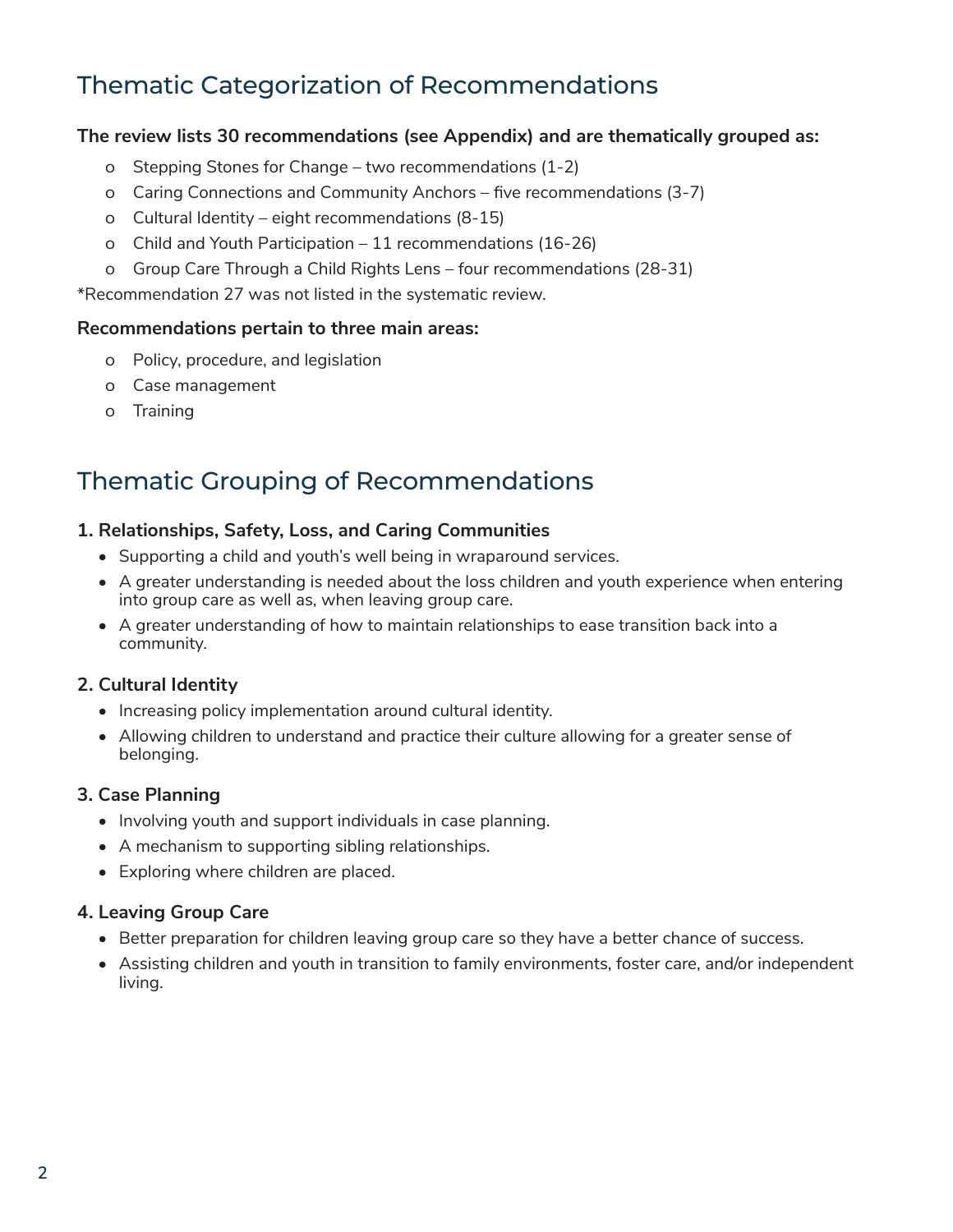# Cross-Reference of Family and Children's Services initiatives with thematic recommendations of Yukon Child Advocate Office

The following is a reverse chronology of initiatives and processes undertaken and/or planned by FCS and HSS. Each initiative is connected to one or more of the accepted thematic recommendations within the YCAO review.

- **• Vision 20/20 Youth Justice Forum** In the spring of 2020, FCS will undertake a Youth Justice Forum with a focus on best practice, including avenues to modernize services and to enhance the focus on restorative and preventative approaches. This is being led by the Youth Justice team and will involve First Nations and Justice partners. (1, 2, 3, & 4)
- **• Supervisor Training**  In October 2019, supervisory training will be implemented which will offer components on strengths-based supervision in child welfare, First Nations, critical thinking, cognitive biases, and the Challenge of Choice. Some of these modules are for all supervisors. Others are limited to child welfare supervisors. (1, 2, 3, & 4)
- **• Family Group Conferencing (FGC) Review**  In September 2019, FCS will undertake a review of the current Family Group Conferencing model to explore options to modernize service and include opportunities for First Nations to implement and manage their own approach to FGC. This is pending and work on the scope of review has yet to be completed. (1, 2, & 3)
- **• Realignment of Teams and Stronger Focus on Prevention** In June/ July 2019, FCS is hiring an additional supervisor for a two-year period to support realignment of family enhancement teams and support a stronger focus on prevention and enhancement services, youth transitions, and children in care. (3 & 4)
- **• Staff Engagement Session** In June 2019, a cross-program staff engagement day focused on team building. It included a cultural training component and knowledge sharing across programs. (3)
- **Risking Connections Train-the-Trainer**  In June 2019, Transitional Support Services (TSS) and Mental Wellness and Substance Use Services (MWSU) partnered in a train-the-trainer program for Risking Connections and Trauma Informed Practice which includes an historical trauma component. A faculty trainer from Connecticut attended to provide trainer programming. This allows Yukon to have our own trainers in this critical area. (1, 2, 3, & 4)
- **Financial Lean Process**  In May 2019, FCS hired a third party to conduct a review of the dayto-day financial processes of FCS and provide observations and recommendations to streamline the processes. This will assist in efficiency through reduction of steps to financial processes and consequently alleviate the wait times for payment to clients and vendors. (3 & 4)
- **Risking Connections and Trauma Informed Practice**  In April 2019, TSS and MWSU partnered to deliver a joint Basic Training on Risking Connections and Trauma Informed Practice to all TSS and MWSU staff. (1, 2, 3, & 4)
- **Psycho-Educational Sessions** In March/April 2019, TSS and MWSU implemented psychoeducational sessions for TSS caseworkers and withdrawal management youth workers. This is important training for staff. (3)
- **Youth-Focused Supports and Services** In April 2019, MWSU began offering youth-focused supports and services for TSS youth and youth in care. (1 & 3)
- **Child and Youth Advocate Training Sessions** In February and March 2019, additional half-day orientation training sessions were held with the YCAO to ensure that additional FCS staff and new child protection staff had access to information on the YCAO, the Protocol between YCAO and Health and Social Services, as well as the United Nations Convention on the Rights of the Child (UNCRC). A total of three sessions were completed and more are planned in the future to ensure that new staff receive this information. HSS is exploring the option of having this attached to the Organizational Development branch for access by all government employees. (1, 2, 3, & 4)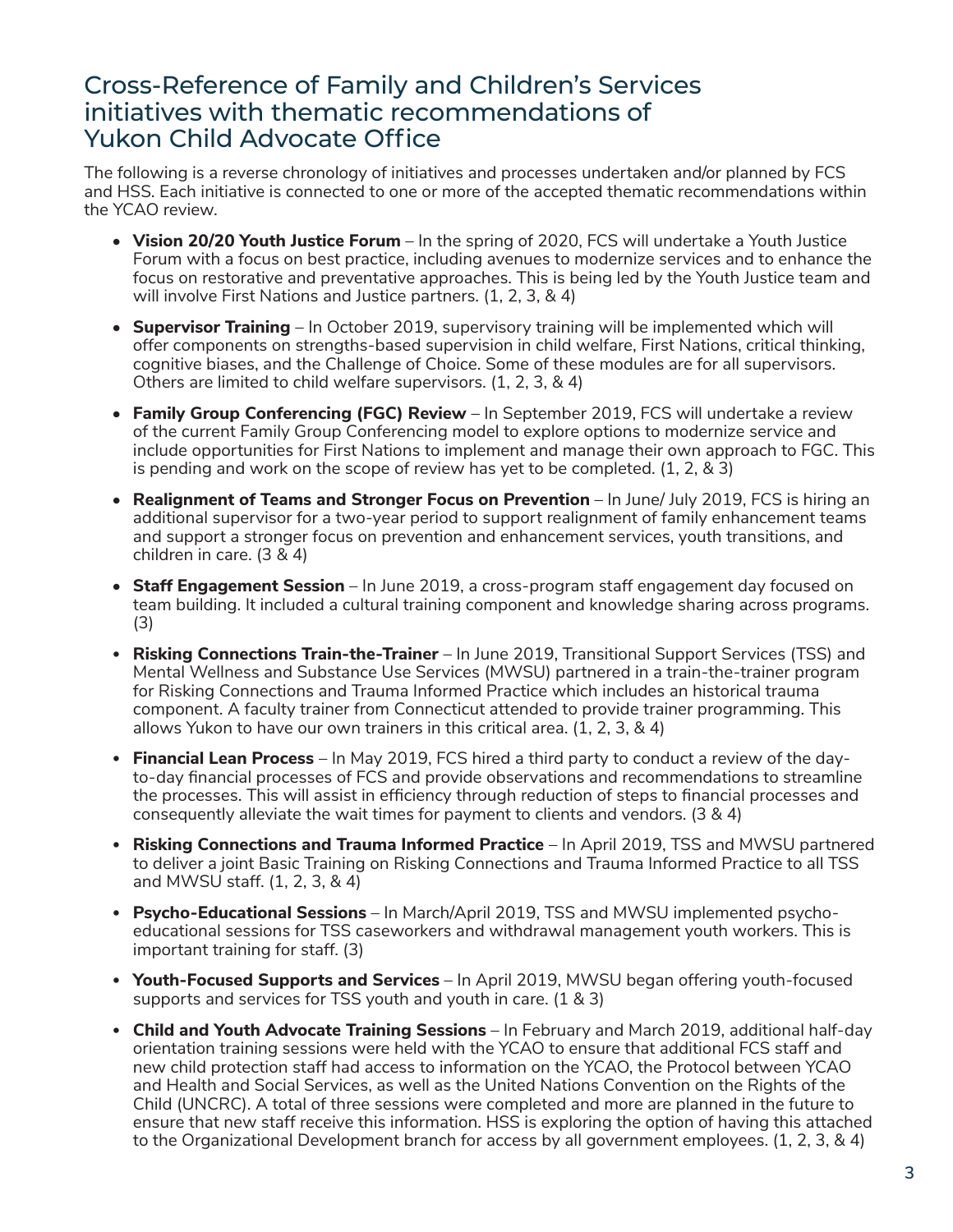- **Transitional Support Worker**  In February 2019, FCS realigned caseloads and added a transitional support worker to support post-care services as well as youth agreements. A second transitional support worker position was added in June 2019. (1)
- **Community Based Supports for Youth**  In February 2019, Integrated Supports for Yukon Youth (ISSY) transitioned to Skookum Jim Friendship centre with no disruption to services and supports for youth. Youth are able to access daily supports, programming and connection to supports in community. A full review of the program will be undertaken in 2019/20. (1, 2, 3, & 4)
- **Parenting Programs**  In February 2019, Healthy Families partnered with Skookum Jim's Traditional Parenting to collaborate on potential co-delivery opportunities for parenting programs. HSS is currently exploring opportunities to jointly offer healthy families and traditional parenting programs in the communities. (1 & 2)
- **Records Management System** In February 2019, a new records management system began to be implemented within FCS. The tentative completion date is for winter 2019/2020. (2 & 3)
- **Joint Supervisors Meeting**  In January 2019, HSS established monthly meetings of FCS child welfare supervisors from across Yukon to ensure consistency in service delivery and enhanced communications between all FCS offices. (3)
- **Cross-Program Review of Case Plans** Since January 2019, group home and FCS leadership meetings to review and confirm case plans for children in group homes are moving forward. There is continual focus on reunification opportunities for all youth and/or transition opportunities to extended family, foster care or supported independent living. (3 & 4)
- **Honouring Connections: Continuing Custody Order Review** Launched in January 2019, HSS, Yukon First Nations, and the Council of Yukon First Nations are working together on a process to reassess all 50 Yukon First Nations children and youth under continuing care orders and, where possible, reunify them with their families, extended families, communities and/or culture. In all cases, it is expected that enhanced cultural connection plans will be established for children and youth. Child and youth access with extended family members will be reassessed to ensure their rights are being upheld. HSS will undertake the reassessment and reunification processes, where possible, for all non-Yukon First Nations children and youth as well. This process will highlight the voices and views of children, youth and their families. (1, 2, 3, & 4)
- **Paralegal Position** In December 2018, HSS introduced a pilot paralegal position to support social workers with legal processes and completion of affidavits. This increases the ability of social workers to focus on prevention and enhancement support work with children, youth, and families. It is important to note that there has been a significant reduction in the number of files before the court. (1, 2, 3, & 4)
- **Family Enhancement Team at Kwanlin Dün First Nation (KDFN)** In December 2018, FCS moved one of its family enhancement teams to the McIntyre subdivision to work collaboratively with KDFN social services staff to provide better, more cohesive services and supports for families. (2)
- **Plans of Care** In December 2018, a directive was issued for completion of all Plans of Care and status reports every six months. Currently, all Plans of Care are completed. Plans of Care are completed by FCS social workers and involve family, First Nations, and children and youth age appropriately, and caregivers. Plans of Care include a cultural component. (3)
- **Extended Family Care Agreements (EFCA)** As of November 2018, extended family caregivers are now provided with the same level of financial supports and services that are available to foster caregivers. Financial Supports and Services for Extended Family Caregivers include: monthly base rate, clothing and special needs rate allowances, respite, homemaker and alternate child care services, exceptional transportation reimbursements, annual holiday travel allowances, school supplies, exceptional supports/services (those not listed previously), other supports, and in-kind contributions such as training, parenting programs and family counselling. FCS continues to see a significant increase in the number of EFCAs that allow children and youth to remain with their families and stay connected to communities and culture. (1, 2, 3, & 4)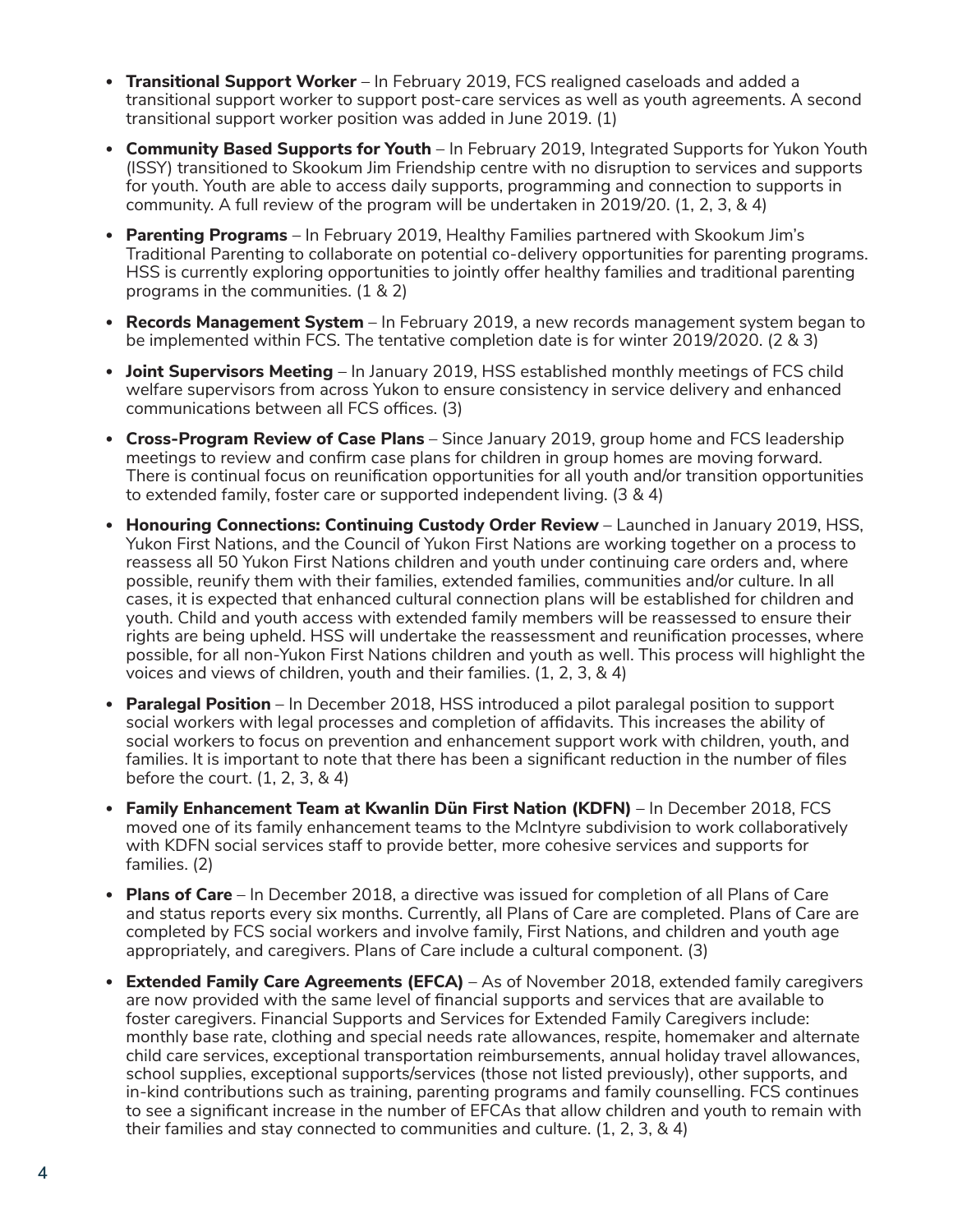- **Review of Child in Care Allowances**  In November 2018, a review of all allowances and support payments for children and youth in care was initiated. This included areas such as clothing, recreation, holiday, birthday and graduation allowances, and vacation travel. A jurisdictional scan across Canada was completed to analyze costs, and HSS is in the process of finalizing updated financial amounts and incorporating the complexities of cost of living differences across Yukon. This is expected to be completed by the end of August 2019. (3 & 4)
- **Healthy Families Community Programming** In October 2018, HSS began partnering with Vuntut Gwitchin First Nation in Old Crow. In February 2019, HSS partnered with First Nation of Na-Cho Nyäk Dun in Mayo to begin delivering a Healthy Families program once a month in the community. (1 & 3)
- **Realignment of Regional Services and Integrated Services for Yukon Youth (ISYY)** In October 2018, regional services and ISYY were realigned under the Director of FCS to be consistent with responsibilities under legislation. Consistency in service delivery, effective and efficient use of resources, and stronger communication and interaction between communities and Whitehorse will reduce the disconnect of child, youth and families who travel from the region to Whitehorse. (3)
- **File Management System** After the closure of ISYY, HSS has a revamped process for records which were held at ISYY to ensure all information is contained under one FCS file management system. (3)
- **Client Complaints and Concerns Training** In September 2018, mandatory Client Complaints and Concerns training was conducted for all FCS staff. This training was done jointly by FCS staff and the Public Service Commission Organizational Development branch and was meant to reinforce with staff the processes and requirements for handling all issues related to quality-ofservice concerns. Additional training sessions will be ongoing. (3)
- **Memoranda of Agreement (MOA)** In September 2018, HSS began the MOA process. The HSS-Kwanlin Dün First Nation MOA is undergoing a scheduled review. HSS is in the process of finalizing an MOA with Ta'an Kwäch'än Council, has started MOA negotiations with Carcross/ Tagish First Nation, and is preparing for MOA negotiations with Ross River Dena Council. MOA outline cooperation between HSS and individual First Nations on the delivery of child welfare services to the First Nations' citizens. (1, 2, 3, & 4)
- **Comprehensive Review of Critical Incident and Incident Processes and Procedures** In September 2018, FCS initiated: a comprehensive review of critical incident and incident processes and procedures; a jurisdictional scan of best practices; and ways to align TSS and FCS policies. Revised processes, procedures and forms are expected to be completed in August 2019. A comprehensive training to support these changes will be provided to staff at all levels. The revised processes will include the requirement for youth involvement, where they consent to be involved. Additional TSS staffing supports put in place over the last year were in response to HSS's identification of opportunities within this report. With specific attention to recommendation #25, FCS has a robust, formal reporting process. Revised processes with respect to critical incidents and incident processes and procedures will include youth participation as appropriate. Currently, the RCMP are involved and conduct external investigations and provide reports as per our process. As well, the lead on serious critical incident reviews is conducted by a senior management representative, who is removed from the day-to-day operations. There is also involvement of the appropriate First Nation in the assessment and/or investigation process for Yukon First Nations clients. HSS is satisfied that these processes, with their clear roles for external participants, fully meet the need for effective and responsive incident reporting and investigation. (3)
- **Core Training**  In the fall 2018, a second pilot of Core Training was conducted, with presentations by the Deputy Child Advocate and other staff from the YCAO. The child welfare Core Training is intended to provide HSS staff working in the area of child welfare service delivery with the basic skills and knowledge necessary to provide services described within the *Child and Family Services Act* (CFSA). (1, 2, 3, & 4)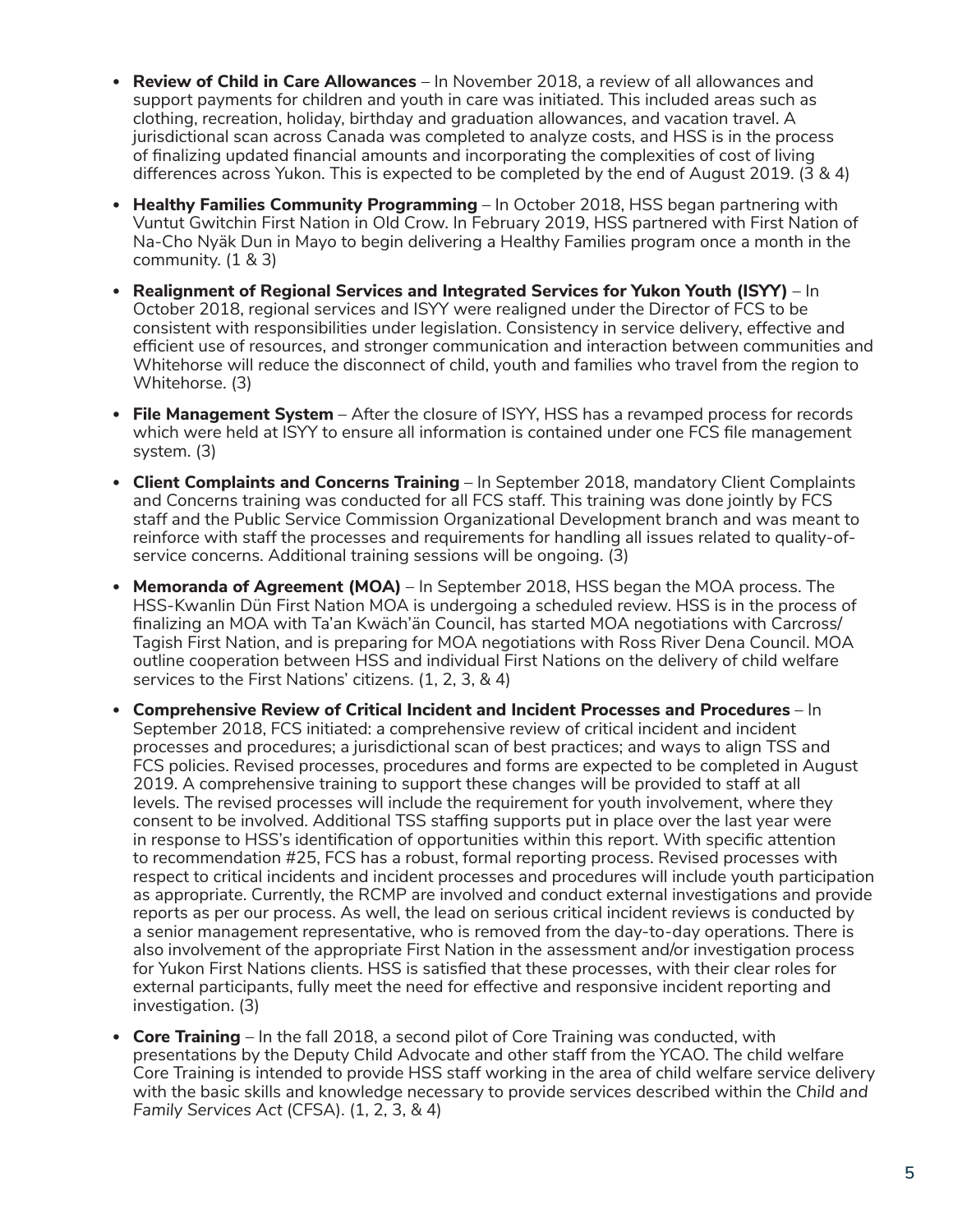- **FCS Policy Review Team**  In August 2018, a dedicated FCS policy team was established to undertake an extensive policy review of FCS policies and to respond to the recommendations of the Child and Family Services Act Advisory Committee and other reviews. The policy team is also focused on review and revisions to TSS programming with lenses of ensuring the alignment of both child protection and group home program policies. (2, 3, & 4)
- **Placement Review Committee (PRC) Review** In August 2018, FCS undertook a review of the long standing PRC committee process. This review was undertaken with First Nations partners. Revisions to the PRC process have been completed and a policy is now completed. Placement decisions involving group home placement will now be conducted as part of the main case planning and decision making processes. The PRC will focus only on out-of-territory treatment options if required. First Nations partners, family and youth will participate in this new PRC process and decision making. Release of the revised PRC process and associated communication and training was completed in June, 2019. (1, 2, 3, & 4)
- **Child Protection Training for Yukon**  In August 2018, a Core Training design team, made up of Yukon First Nations representatives, the Council of Yukon First Nations and HSS staff began work to help finalize the content and design of child protection training for Yukon. This work is ongoing. (1, 2, 3, & 4)
- **Case Management System**  In August 2018, HSS began developing a new case management system within FCS to provide better decision-making tools, improve service delivery, and enhance the ability to track the needs of children, youth, and families. This is a significant undertaking and is expected to take two years from development to implementation. Engagement with Yukon First Nations partners will continue to occur as we build this new system. (2 & 3)
- **First Nation Service Delivery Model**  In August 2018, a new replacement home for the Girls' Receiving home was put on hold. This step was taken to support HSS's commitment to partner with Yukon First Nations on conducting a facilitated review of group care, which would include options for Yukon First Nations service delivery model and other models of care identified, developed and managed by First Nation partners. This process has not yet been initiated. This review will be determined in consultation with First Nations partners. (1, 2, 3, & 4)
- **Signs of Safety Practice Framework** In June 2018, a workshop was held with First Nations partners on options for a practice framework for child welfare. A decision was made to go with Signs of Safety Practice Framework and to create a Yukon-specific screening tool. This will incorporate strong linkages to family and family history, genograms, etc. (1, 2, & 3)
- *Child and Family Services Act* **Review** In May 2018, HSS established an external advisory six-member panel on the Child and Family Services Act. This review is broad and has a full consultation strategy. Submission of the final report is expected shortly. It is expected that this review will provide significant and relevant recommendations to enhance legislation, policy and service delivery. It will focus on a collective, innovative and partnered approach. This will be an opportunity to apply a stronger connection to the UNCRC where appropriate. (1, 2, 3, & 4)
- **Child Youth and Family Counsellors** As of April 2018, there is now a Child Youth and Family Counsellor position in each of the four rural Mental Wellness and Substance Use community hubs. These are master's degree-level clinical counsellor positions. This provides communitybased access to counsellors for children and youth. (1)
- **Revisions to Family Referral Form**  In April 2018, FCS initiated a review of the Family Referral Form (FRF) which is the initial form completed when families become involved. The revised form gathers more information and has a stronger ability to identify situations that fall within/without the legislated mandate of FCS. This revised form is being piloted in May 2019. (2 & 3)
- **Family Support Positions** In April 2018, HSS funded 14 family support positions in communities to be employed by Yukon First Nations. These positions provide direct, communitybased supports to families, children, and youth. It is designed and delivered by each First Nation to meet the needs of their community members. (1 & 2)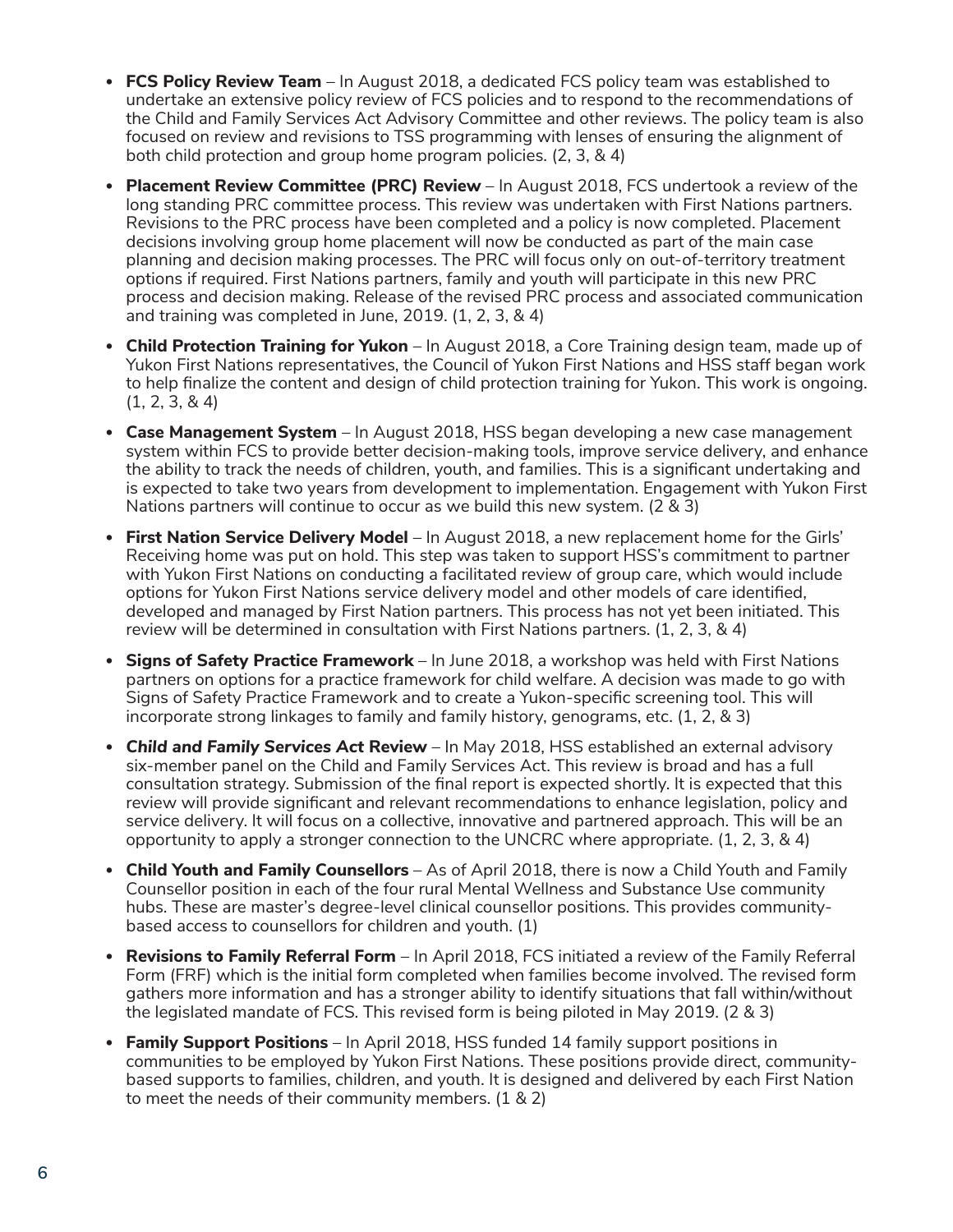- **Social Work Positions**  In April 2018, FCS realigned caseloads and introduced specific social work positions to support Extended Family Care Agreements (EFCA) and Family Services (FS) files. EFCA and FS provide services to children and youth within family, or extended family, settings reducing the need for out-of-home placement, while maintaining connection to family, culture, and community. (2 & 3)
- **Family Enhancement Teams**  In April 2018, child protection teams were realigned to form Family Enhancement Teams with a stronger focus on prevention and enhancement approaches in practice. (1, 2, 3, & 4)
- **Enhanced Supports to Youth in Transition** In April 2018, HSS purchased a property at 22 Wann Road in Whitehorse to replace two group home buildings. The replacement group home will accommodate up to 10 youth in independent and semi-independent suites. Renovations on the property began in March 2019, and it is expected that youth will be living in the home in fall 2019. HSS is in the process of an engagement strategy to incorporate the voices of youth currently in care, youth who have aged out of care, First Nations partners, non-governmental organizations that work with Yukon youth, and other key partners. The goal is to develop an innovative program model that focuses on the skill development that youth require so that when they transition out of care they can successfully live independently, and have connections to community, culture, and supports. (2, 3, & 4)
- **Indigenous and Northern Affairs Canada Prevention and Enhancement Supports** In March 2018, HSS, in consultation with Yukon First Nations, agreed to changes in the allocation of funding which increases a direct flow of funding to Yukon First Nations communities. The changes to the funding are a direct result of continued collaboration, engagement and negotiation between the department, the CYFN's Yukon First Nation Health and Social Development Commission and Federal Health representatives. This change to the funding allocation serves to further strengthen capacity in First Nation Communities to improve outcomes for First Nation children and youth. This approach recognizes that by working together we can improve outcomes for Indigenous children, youth and families. (1, 2, 3, & 4)
- **Caregiver Support Review** In February 2018, a Request for Proposal process was initiated to seek expert support on how to re-establish a foster care association. In April 2018, this contract was awarded and work began. Work included engaging with existing and former foster parents, Yukon First Nations, FCS staff, and other stakeholders to analyze and recommend a clear direction for future efforts. The final report was received in October 2018, and recommended a joint association be established with foster parents and extended family caregivers in order to keep sufficient numbers for this type of non-governmental organization. (1, 2, 3, & 4)
- **FCS Staff Engagement on Training** In February 2018, a staff-wide engagement was held to determine required and desired training in all areas. A roll-up of training requests has been completed and implementation of identified training has begun on an individual and collective basis. (1)
- **Early Learning and Child Care (ELCC) Bilateral Agreement**  In February 2018, the first ELCC bilateral agreement between the Government of Canada and Yukon government was signed. It will see the Government of Yukon received \$7.163 million over a three-year period from April 1, 2017 to March 31, 2020. A number of initiatives were started or expanded as a result of the funding under this agreement. Some initiatives include grandparent subsidy to support grandparents caring for grandchildren, treatment spots in centres across Yukon to support parents and/or caregivers undergoing treatment. (1 & 3)
- **Transitional Support Services (TSS) Staffing** From 2018 until present, TSS has implemented a pool of on-call staff to provide additional support and supervision to group homes. Two evening and weekend supervisors have been added to better support front-line staff and youth. There is now a personnel assistant to perform scheduling functions which removes a time consuming function from supervisors. TSS has also co-located a human resources representative to improve services and supports to clients and staff. Staff are not scheduled to work alone, and every effort is made to fill last-minute vacancies. HSS also established a position dedicated to leading the formal development of transitional support services programming for youth (Wann Road). (1, 2, 3, & 4)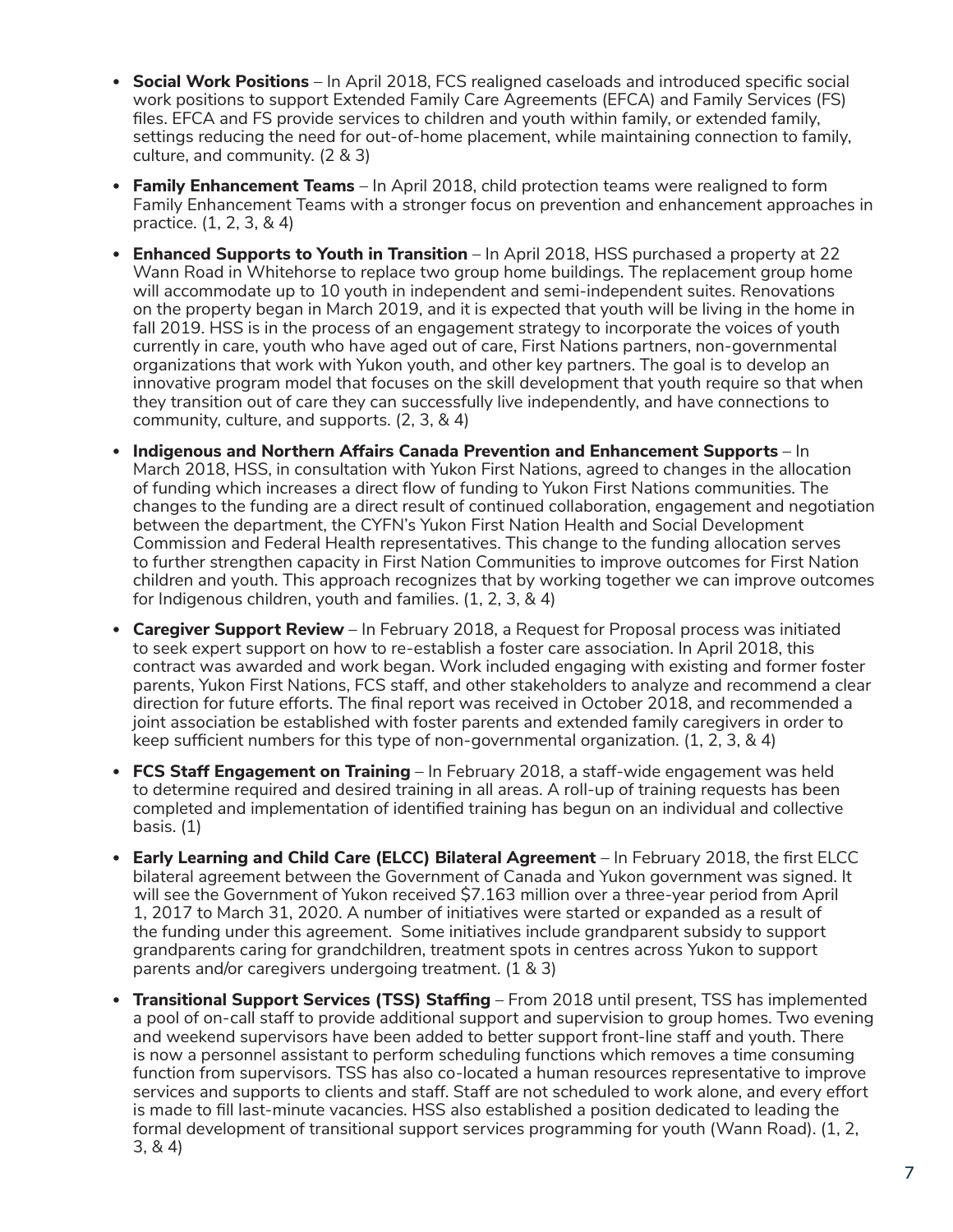- **Trilateral Table on Child Welfare** In January 2018, senior officials came together and established the Trilateral Table on Child Welfare to: determine how to facilitate information sharing, promote collaborative decision-making on priorities, coordinate program implementation, and discuss allocation of financial resources. Federal, Territorial, and First Nations government officials signed the terms of reference on February 18, 2019. (1, 2, 3, & 4)
- **Federal Legislation on Child Welfare The** *Indigenous Family Unity Act* Since January 2018, Yukon government officials at varying levels have been participating in Federal government meetings in regards to the proposed legislation. Yukon continues to participate and evaluate the impact of implementation of Federal legislation, how it interfaces with current legislation, selfgoverning agreements, and the additional opportunities for First Nations partners. Yukon will engage with its First Nation partners on implementation. (1, 2, 3, & 4)
- **Healthy Families** Healthy Families is a program that provides support to families who are expecting a baby up until the child is school-age. In October 2017, approval was given for the Healthy Families program to forgo accreditation so that the narrow intake criteria could be replaced. This resulted in more families being served by the program. There is now universal access to the supports of this program. Although formal program data is still limited, early information is showing large increases in client uptake of this program in all communities where the service is offered. (1, 2, & 3)
- **Toll-Free Foster Recruitment Number** In October 2017, FCS opened a toll-free foster care recruitment inquiry number. (3)
- **Core Training** In fall 2017 and 2018, the Advocate and her staff presented at the internallydeveloped Core Training, where they discussed the topics of the United Nations Convention on the Rights of the Child (UNCRC), the Truth and Reconciliation Commission's (TRC) 94 Calls to Action, YCAO Annual Report (2017), the *Child and Youth Advocate Act,* as well as the protocol between YCAO and HSS (2016). This training was mandatory for all front-line staff and supervisors and included some management. More than 90 per cent of all front-line staff and supervisors were trained, some were missed due to operational requirements. (1, 2, 3, & 4)
- **Quality Assurance Position** In 2017, HSS established a position dedicated to quality assurance, internal auditing, and data management of child welfare information, including group home programming. HSS continues to explore the most effective and efficient manner to utilize this position. The position has not yet been filled, but the process has begun and it should be filled shortly. (3)
- **TSS Support Services Planning & Cultural Connection**  Revised the 'Clinical Course of Treatment' process (case plan) within TSS in order to focus on Yukon First Nations children and youth and their connection to culture. In addition to the case plan completed by the FCS social worker, children and youth placed at TSS receive an orientation that specifically identifies cultural goals and plans for each youth. This orientation identifies day-to-day activities for the child or youth that include, but are not limited to, meal and menu planning, working with a cultural liaison from the child's First Nation, attending cultural gatherings and events, and maintaining cultural contacts. Elders sometimes attend the group home for contract work. TSS is currently working to reinvigorate or redesign the cultural committee, so that it is collaborative and inclusive with strong involvement of youth, staff, First Nations and Elders. It will incorporate TRC and reconciliation activities, land-based and cultural opportunities for children and youth. (2 & 3)
- **Youth Agreement Practice Update** Although these agreements have been in place since the *Child and Family Services Act* was implemented in 2010, emphasis has been placed on educating staff in the utilization of these types of youth agreements. FCS has seen a significant increase in their use and this practice is in line with empowering youth in their own case planning. Youth agreements are a viable alternative to group care and can often better facilitate transitional planning for youth. Youth are more engaged and invested in the success of self-developed case plans (1, 2, 3, & 4)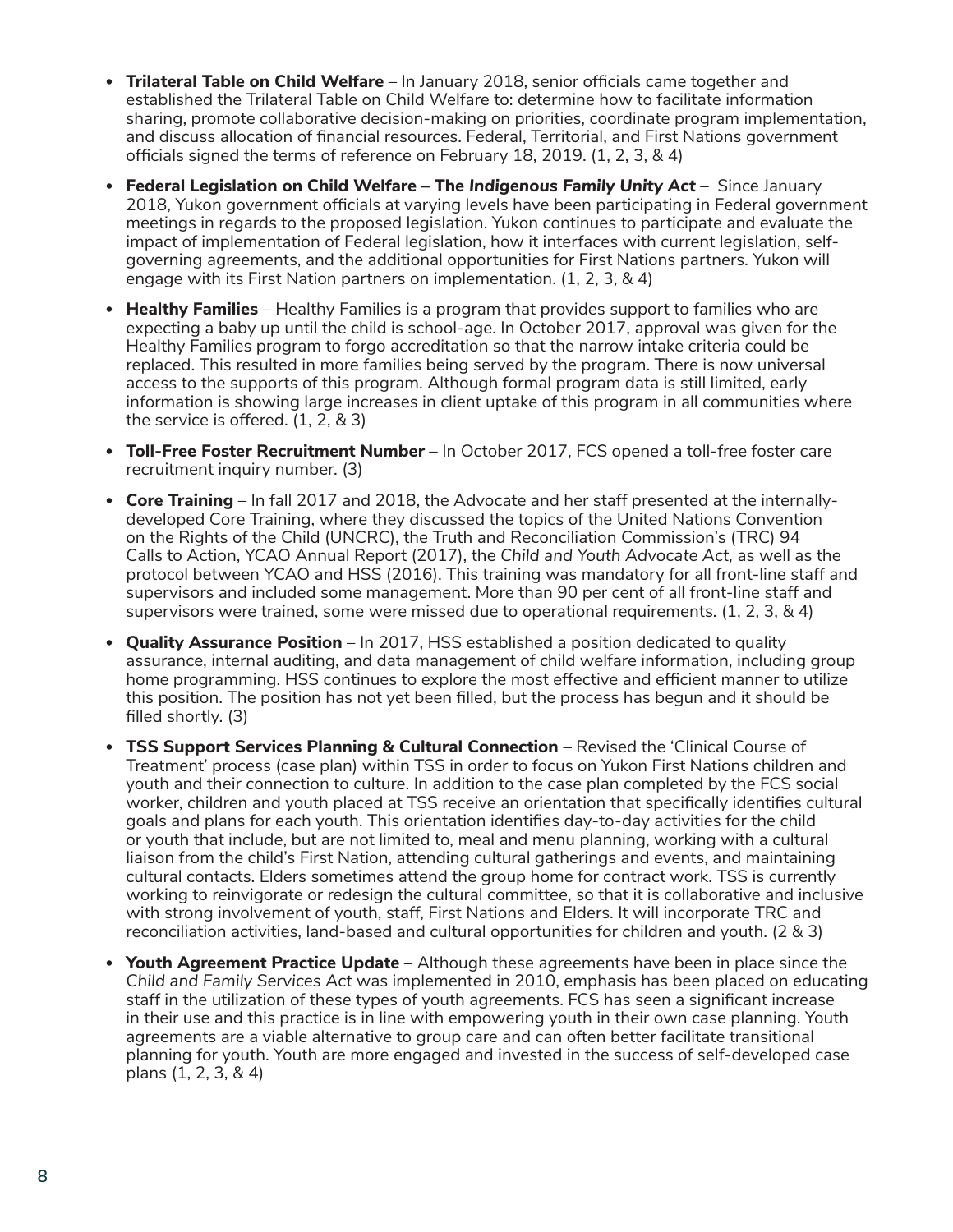- **TSS Post-Care Youth Support Services** TSS has an existing policy to allow for up to six months of support services by group home staff for all youth who exit services. In many situations, youth continue to return to their former group homes years after leaving. FCS intends to increase monitoring during the 2019/20 fiscal year so a clearer picture of TSS post care service utilization can be made available. Additional aftercare and outreach support programming options will be explored with the youth and our partners over the next year (1, 3, & 4)
- **Literature Review and Jurisdiction Scan**  HSS developed a working group to conduct a literature review, jurisdictional scan of best practices in transitional supports for youth, and conduct engagement with a goal of redesigning transitional services for Yukon. (3 & 4)
- **Best Practices in Group Care** HSS is committed to continuous quality improvement and to following best practices in the field of group care. An example of this is the new transitional supports facility on Wann Road and the development of contemporary and innovative supports for youth. HSS has suspended the building of an additional replacement group home and will engage with First Nations partners on opportunities to chart a new course for group care. Ideally, the use of group care would not be a part of the continuum of care. However, in the current reality, Group Care remains a necessary option. FCS must always be positioned to provide placement given our legal responsibilities under the CFSA. HSS will keep reviewing and reconsidering, and if the time comes that Group Care does not have to be an option, HSS will utilize other options that have evolved to best meet the needs of those in care. (1, 2, 3, & 4)
- **Collaborative Case Planning** Work has been undertaken to ensure that all case planning meetings are attended by the necessary individuals including the child or youth client where appropriate, Yukon First Nations, and other service providers. This ensures that all individuals important in the lives of children and youth are part of the planning, and important processes like placement, visitation and family and sibling connections are recognized and supported. (1, 2, & 3)
- **Youth Achievement Centre (YAC)** Over the past few years, due to a decrease in youth formally involved in the Youth Justice system, FCS has made changes in programming at YAC to allow for more at-risk youth to engage in recreational and other programming. This has increased opportunity and support for youth who may be disengaged from the traditional school structure. FCS will engage with its Department of Education partners and the new Assistant Deputy Minister of First Nations Initiatives to review opportunities for innovative supports to children and youth who are living with trauma and who are not benefiting from the traditional approach to education. This is pending for a potential 2019/20 start. (3 & 4)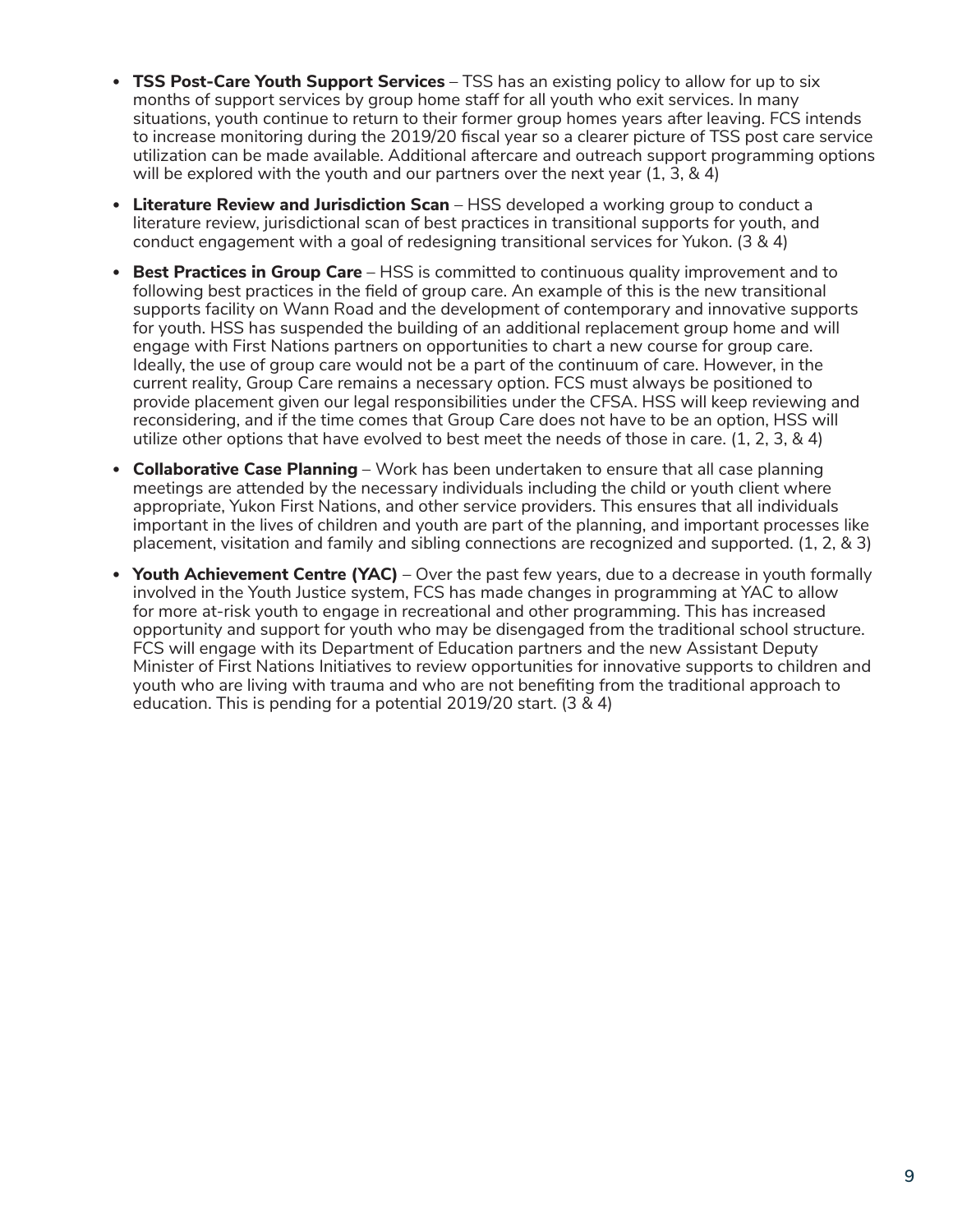# Reviews Undertaken and Underway by the Department

**Incident Reports** – In June 2018, the Assistant Deputy Minister, the Director, and policy staff conducted a review of all 2593 incident reports from April 2015 to March 2018.

**Consultant Reports on TSS** – In June 2018, HSS conducted a review of nine consultant reports on TSS since 2002 and the status of the 186 recommendations, with a focus on continuous improvement.

**Better Outcomes for Children and Youth** – In June 2018, Better Outcomes for Children and Youth action plan was completed.

**Historical Critical Incident File Reviews** – In October 2018, an historical critical incident files review was undertaken at the request of the Director to provide insight into historical files, practices and thematic patterns. These reviews are still in process with an anticipated completion for late summer 2019.

# Recommendations Not Accepted or Accepted with Modification

Although HSS agrees with and accepts 27 of the 30 recommendations from the report, three of the recommendations either cannot be implemented or, in HSS's view, identify issues that are better addressed in other ways. There is one recommendation that is accepted with modification. The following explains HSS's position:

#### **Recommendation 31: Accepted with Modification**

#### **"Provide exit surveys for staff prior to their leaving the Department. Surveys are to document reasons for leaving the position and ensure quality of care for children and youth in Group Care."**

HSS accepts this recommendation with the following information specified. All Yukon government staff have the opportunity to participate in an exit interview if they so choose to. Exit interviews cannot be imposed on staff, but are always encouraged. Staff have an ongoing obligation throughout the period of their employment to report immediately any quality of care concern to ensure it is addressed appropriately. Should staff wait to exercise their legislated responsibility during an exit interview, they potentially place children and youth at risk and this is unacceptable.

#### **Recommendation 6: Not Accepted**

#### **"Amend the** *Child and Family Services Act* **and associated policy s. 8.2.8, to extend eligibility to receive supports beyond 24 years of age. Developmental ages need to be considered for youth aging out of Group Care."**

HSS recognizes the need for a continuum of supports for youth as they age. However, not all of these supports appropriately belong under Family and Children's Services (FCS). Services need to expand to other program areas and ensure linkages with other governmental and community-based programs and supports to ensure a full continuum of supports for youth now and in their future years. The department is currently awaiting the final report from the *Child and Family Services Act* (CFSA) Advisory Committee, established by the Minister of Health and Social Services, which has completed a broad consultation process in order to incorporate their recommendations with respect to persons over the age of 24 as appropriate.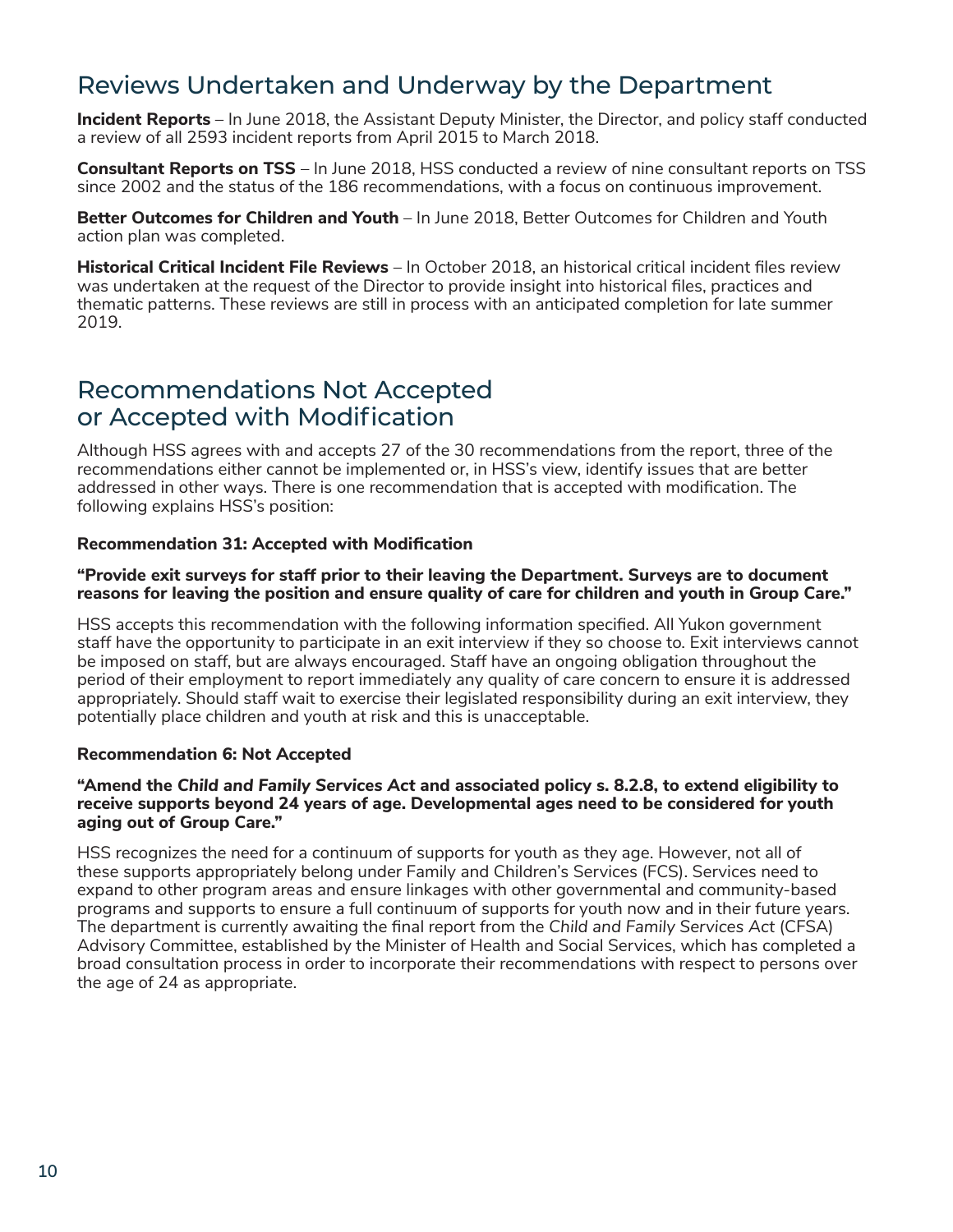#### **Recommendation 9: Not Accepted**

#### **"Create opportunities to hire cultural advisors to work within Group Care. An advisor would be a liaison for connecting the child or youth with their First Nation, local community, guide the child or youth in cultural teachings, attend cultural events, and support access to all aspects of their culture."**

HSS believes that connection to family, community and culture is a requirement of all who work with our children, youth and families. Ongoing recruitment efforts support diversity applicants in all positions. As well as recognizing the diversity in the distinct Yukon First Nation communities, it is important that HSS work with all Yukon First Nations partners as we support their respective community members. HSS believes that having this support from each Yukon First Nation is a stronger approach than potentially limiting this work to one position. HSS will continue to work with First Nation partners to determine the best options for moving forward.

#### **Recommendation 12: Not Accepted**

#### **"Design an independent cultural/reconciliation committee which includes children and youth in Group Care and make access to cultural events and land based opportunities a priority."**

HSS is committed to the goals behind this recommendation. However, HSS believes that these goals can best be achieved with a revitalization of our previous culture committee, or the implementation of a similar model that has youth participation and an enhanced focus on the Truth and Reconciliation Commission of Canada (TRC) and reconciliation activities. Additionally, devising a truly independent cultural/reconciliation committee would be very challenging, structurally, given the legal responsibilities of FCS.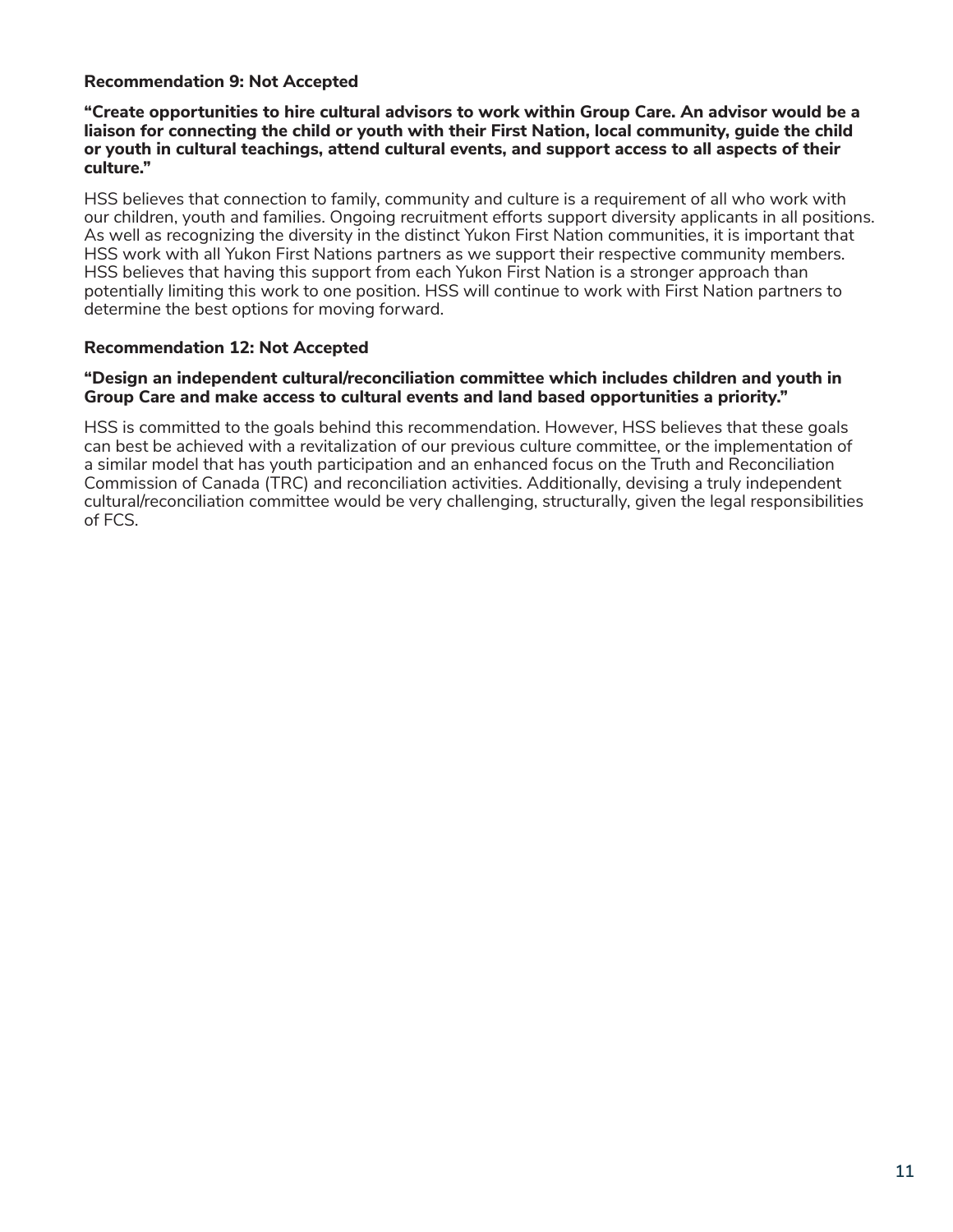# Appendix

Here is the list of recommendations from the Yukon Child & Youth Advocate Office's systemic review, *Empty Spaces Caring Connections: The Experience of Children and Youth in Yukon Group Care*.

#### **Stepping Stones for Change**

- 1. Conduct a review of how policy, as prescribed by the Child and Family Services Policy Manual (2013), is implemented in employee practice. Through this Review, children, youth, families, and First Nations identified gaps between the implementation of Policy into service delivery. A comprehensive review of the Child and Family Services Policy and Procedures, through a child's rights lens, is required to address the gaps in service delivery with particular attention to Chapter 13: Children in Care.
- 2. Provide intensive and culturally based supports for families to address protection concerns for children and youth without removing children from their home. Supports need to augment the parent's caregiving strengths and enhance caregiver capacity and safety.

### **Caring Connections and Community Anchors**

- 3. Increase family visitation by engaging children and youth in discussions to determine the people who are important in their life. Explore community anchors to actively facilitate safe family contact and promote meaningful connections.
- 4. Review the process for sibling placement decisions and develop plans for contact or reunification. Ensure discussion and decision points are documented. Children and youth need to have access to family and significant individuals throughout their childhood so they have a place to belong when they leave Group Care.
- 5. Work with Department of Education to address attendance and learning gaps for children and youth living in Group Care. Schools are often core community anchors and impact positive educational outcomes such as graduation, post-secondary studies and future employability.
- 6. Amend the *Child and Family Services Act* and associated policy s. 8.2.8, to extend eligibility to receive supports beyond 24 years of age. Developmental ages need to be considered for youth aging out of Group Care.
- 7. Implement policies to ensure formal supports and continuity for children and youth transitioning from Group Care to families or independent living.

### **Cultural Identity**

- 8. Confirm that children and youth in Group Care who are eligible to register with a Yukon First Nation have their enrollment forms completed and accurately documented in client files. Children and youth must have knowledge of their First Nation culture to make informed decisions about maintaining their language and cultural identity. It is important for children and youth to stay connected to their family and community, and participate in cultural activities.
- 9. Create opportunities to hire cultural advisors to work within Group Care. An advisor would be a liaison for connecting the child or youth with their First Nation, local community, guide the child or youth in cultural teachings, attend cultural events, and support access to all aspects of their culture.
- 10. Engage children, youth, families and First Nations in researching and completing genograms, ecomaps and/or lifebooks. Upon leaving Group Care, the child or youth must receive a copy of any documents describing their family history and cultural connections.
- 11. Work with local First Nations and the Council of Yukon First Nations, as per Section 22.4.1 of the Umbrella Final Agreement, to address barriers to increasing the low numbers of First Nations staff working in Group Care. The number of First Nation staff working in Group Care needs to increase.
- 12. Design an independent cultural/reconciliation committee that includes children and youth in Group Care, and make access to cultural events and land-based opportunities a priority.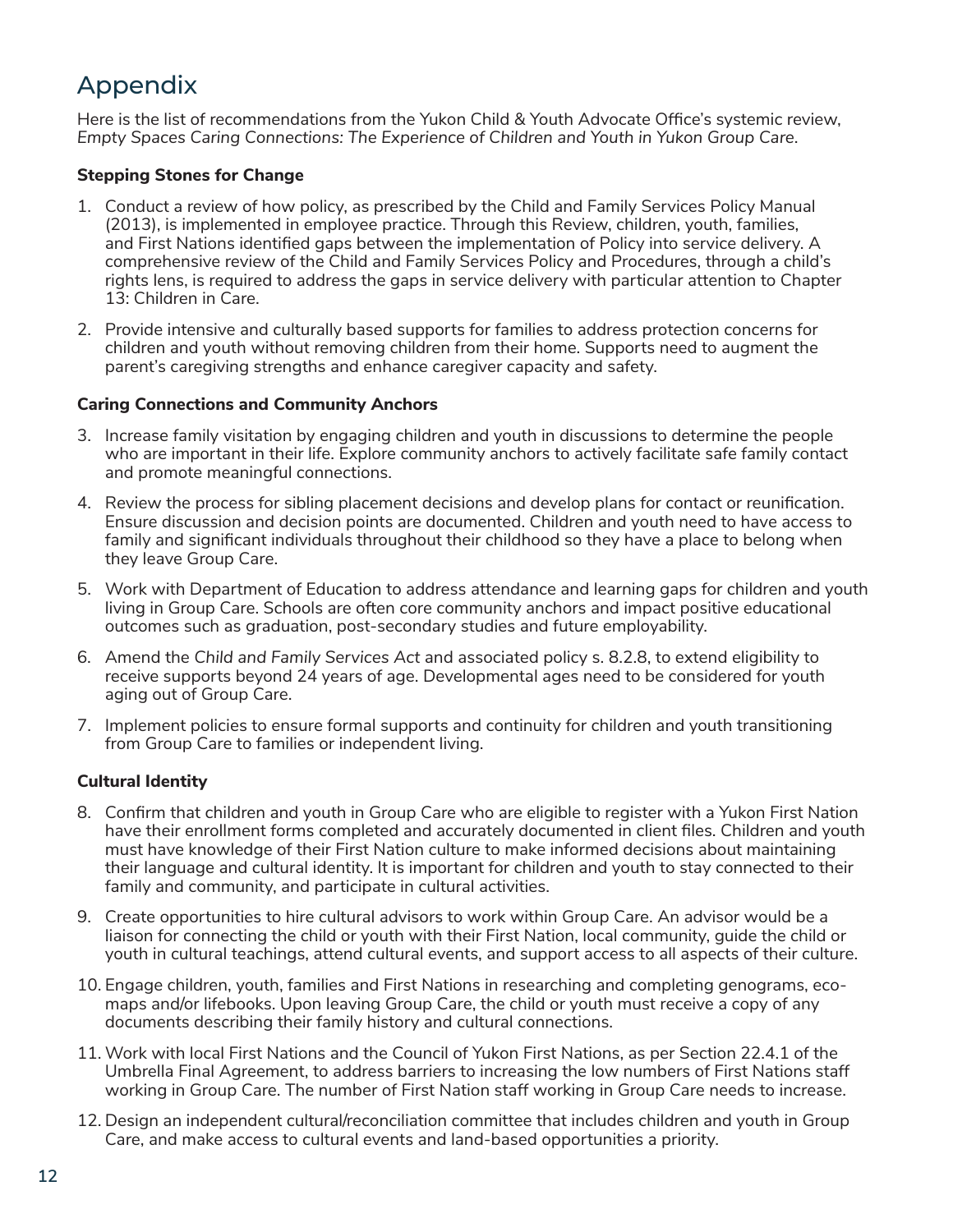- 13. Ensure mandatory attendance and accountability of staff participation in the History of Yukon First Nations course, as outlined in the CFSA Policy and Procedures Manual. Staff must attend this training within six months of being hired to ensure best practice.
- 14. Promote the development of, and incorporate opportunities for, family healing, as outlined in the TRC Call to Action 1-iv, through culturally appropriate avenues. Treatment options must ensure safe and supportive healing and address experiences of harm to all family members, while reflecting the inherent trauma and loss of being in Group Care.
- 15. Provide mandatory First Nation focused trauma informed training within six months of hire to all staff working with children and youth. Trauma informed practice must be implemented when working with children, youth and their families. Staff require training and clinical supervision to deescalate behaviours and manage crisis situations in the Group Care settings.

#### **Child and Youth Participation**

- 16. Ensure staff have the qualifications and access on-going professional training that is specific to the developmental needs of children and youth in Group Care. This includes life skills and understanding related to engagement, developmental stages, and the impacts of trauma on development.
- 17. Ensure staff inform children and youth living in Group Care about the reason they were brought into Group Care.
- 18. Engage children and youth in development of a new child friendly booklet that welcomes them and outlines the house rules. As an orientation protocol, Group Care staff need to assist children and youth to navigate this booklet to ensure the young person understands the contents.
- 19. Implement mandatory training of the UNCRC for staff which includes the responsibility of governments to implement and uphold the rights of children and youth in care, and how staff can effectively interact with YCAO.
- 20. Inform children and youth of their rights, particularly the right to privacy, within the first week of placement in Group Care.
- 21. Inform children and youth of the timelines of the case planning process and emphasize the ways in which participation will be structured so as to include an opportunity to express their view and voice their concerns in decision-making.
- 22. Engage and motivate children and youth, to participate in case planning meetings, in developmentally appropriate ways such as hosting them at child friendly venues, and having drawing materials or other ways to communicate that align with the child or youth interests.
- 23. Implement and utilize a holistic approach to support the young person's physical, mental, emotional, social and cultural wellbeing in order to improve outcomes for children and youth.
- 24. Replace the current complaints procedures handout with a document that has a child rights lens and is developmentally appropriate. This document is to be reviewed by YCAO before being finalized.
- 25. Develop formal reporting and independent investigation processes for responding to critical incidents for children and youth residing in Group Care. Include the child or youth's experience, and perspective, in the review and document both follow up and outcomes.
- 26. Provide staff with clinical supervision in order to ensure best practice and quality supports for children and youth living in Group Care.